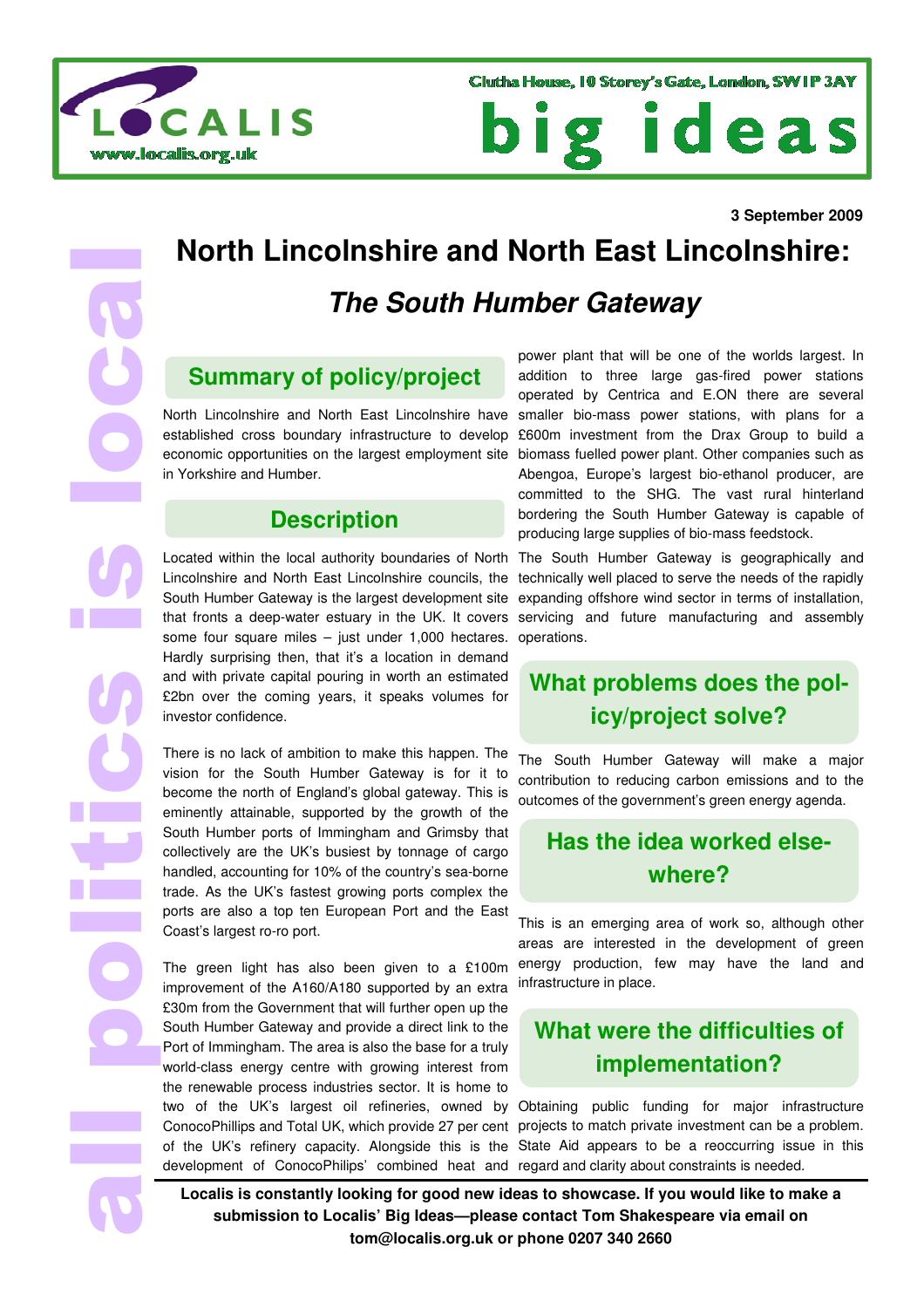

ideas DI g

# **North Lincolnshire and North East Lincolnshire:**

#### **The South Humber Gateway**

#### **What is the cost of implementation?**

The estimated costs are approaching £200m. However, £140m of this funding is from the Highways Agency A160 Road Improvement Scheme.

#### **What is the evidence of success?**

Just weeks after councillors for North Lincolnshire Council were told of major investor interest in the South Humber Gateway, comes news of a multi-million pound investment that is set to create around 5000 jobs over the next 10 years.

**September 2009**<br> **3** September 2009<br> **3** September 2009<br> **3** September 2009<br> **3** September 2009<br> **3** September 2009<br> **3** September 2009<br> **3** September 2009<br> **3** September 2009<br> **3** September 2009<br> **3** September 2009<br> **3** It represents a huge development and vote of confidence in the local economy. 80 per cent of the four square miles covered by the South Humber Gateway falls in North Lincolnshire. Covering around 1,500 acres, this huge development is welcomed in the present economic downturn, when most parts of the country are losing jobs. A planning application by Able UK - a major landowner on the South Humber Gateway – has now been submitted to the council. If approved, it would signal direct investment by the company of around £100m. But it would trigger much greater levels of investment.

The project would see the creation of transport depots, warehousing and external storage areas, together with offices, a business park linked to the estuary, motel and truck stop restaurant. The area will be landscaped to both encourage and protect wildlife. Able UK plans to invest around £100m over the next ten years; plans must be processed through the councils planning procedure.

£600m renewable energy plant - the Heron Renewable Energy Plant - on land at the southwest edge of the Port of Immingham. As part of the planning process, with consent from the Government's Department of Energy and Climate Change, Drax has pledged to consult widely with interested parties, including North Lincolnshire Council, the Environment Agency, Natural England, members of the public and other organisations.

The development will bring many benefits, including local employment opportunities, and contribution to reducing emissions of carbon dioxide ("CO<sub>2</sub>") and other greenhouse gases. Up to 850 jobs will be created during the three-year construction, and 150 local jobs once the plant is operational. 1.85 million tonnes of  $CO<sub>2</sub>$ will be saved each year compared to emissions from the country's current generation mix, and each plant will provide enough renewable electricity to power around 530,000 homes.

After its success contracting for biomass supplies with local farmers, Drax is keen to encourage further development of locally grown energy crops and other renewable supplies. Drax is also committed to investigating options for increasing the overall efficiency of the plant through the supply of surplus steam and/or heat to local industry or housing.

#### **Would this work in other Councils?**

The South Humber Gateway is a very large area of land which may not be available to all councils but the partnership principles and the strategic infrastructure approach would be relevant.

In addition, Drax Power Limited ("Drax") is planning a

**Localis is constantly looking for good new ideas to showcase. If you would like to make a submission to Localis' Big Ideas—please contact Tom Shakespeare via email on tom@localis.org.uk or phone 0207 340 2660**